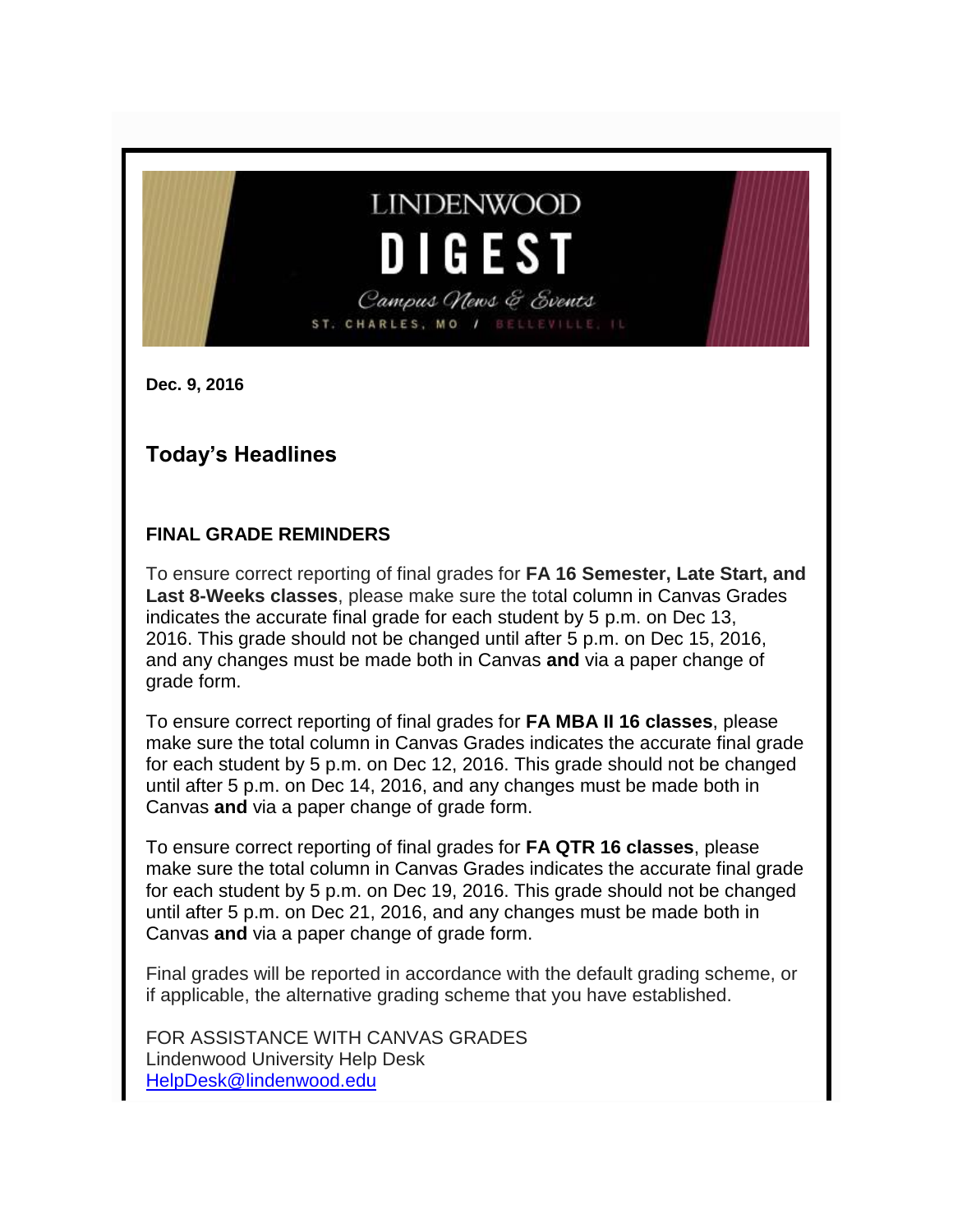### (636) 255-5100

If a student should receive the grade of Never Attended (N), Incomplete (I), or Attendance Failure (AF), Honors A (AH), Honors B (BH), or Pass/Fail please follow these [instructions.](http://felix.lindenwood.edu/newsletter/2016_09/assigning_special_grades_in_canvas.pdf) Please note that honors grades (AH, BH) are applicable to undergraduate students only.

### **Course Preparation Checklist for Spring 2017 Courses**

For assistance administering the Canvas Minimum Use Standards in your spring 2017 courses, please [log-in](http://www.lindenwood.edu/academics/support-resources/information-technology/it-applications/canvas/) to your faculty/instructor community and click on Course Preparation Checklist.

Thank you, The Canvas Transition Team



**Fall Issue of Journal of International and Global Studies Now Available**

The [Fall issue of the Journal of International and Global Studies](http://www.lindenwood.edu/academics/beyond-the-classroom/publications/journal-of-international-global-studies/all-issues/volume-8-number-1/) has been published online. The journal is an interdisciplinary online open access journal dealing with global issues. Please feel free to read, download, print, distribute, or link to any essay or book review in the journal.

**Basketball Teams Host Dollar Days On Saturday**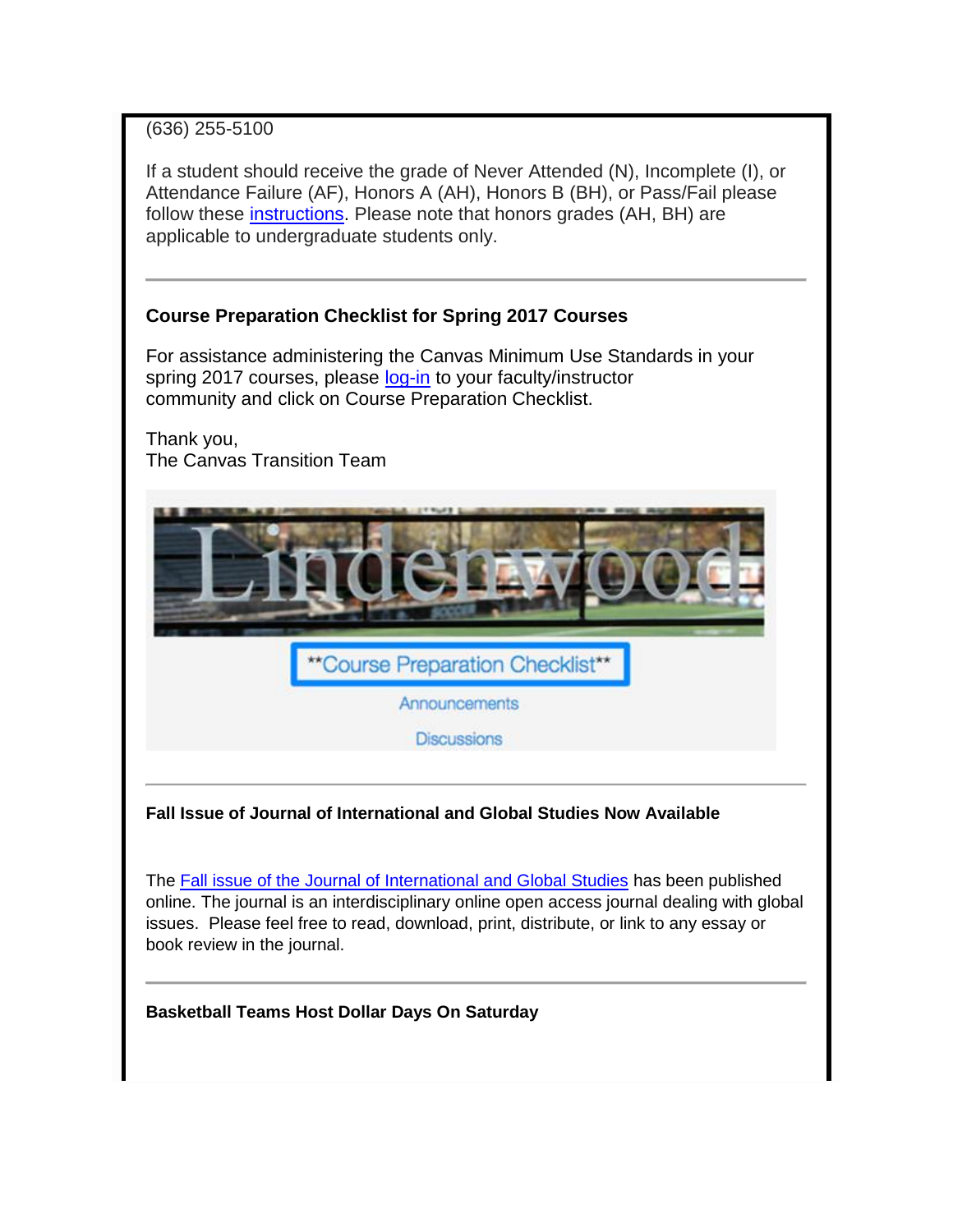The Lindenwood basketball teams will host Missouri Southern on Saturday afternoon at Hyland Arena. The women's conference game will start at 1:30 p.m., followed by the men's game at 3:30 p.m. The contests will be Lindenwood's Annual Dollar Days promotion. All tickets, soft drinks, hot dogs, and pretzels will be on sale for \$1. Come out and cheer on your Lions and Lady Lions in these important conference showdowns.

### **Lindenwood Belleville Ranked for First Time in Program History**

The Belleville News-Democrat recently [published an article](http://www.bnd.com/sports/college/article119330093.html) about the Lindenwood Belleville women's basketball team being nationally ranked for the first time in program history.

### **#MLKDay2017**

"The arc of the moral universe is long, but it bends toward justice."

In honor of Dr. Martin Luther King's dedication to "Universal Justice", the Lindenwood University Black Student Union will host a week-long series of events commemorating **#MLKDay2017**.

Beginning on Monday, January, 9th thru Monday, January 16th, planned programs include

- an interactive workshop expressing justice through art;
- a showing of the movie "Selma";
- a coffee-house discussion, featuring diverse panelists and table talks on justice;
- Renowned author and educator, Dr. Linda Royce Beito;
- and a candlelight unity march.

The program will offer several outstanding opportunities for the entire LU community to revisit the legacy of Dr. King and its relevance today. Please mark your calendar and plan to attend any or all of the events. We hope you will also encourage your students to participate in these uplifting celebrations. All events are open to the public.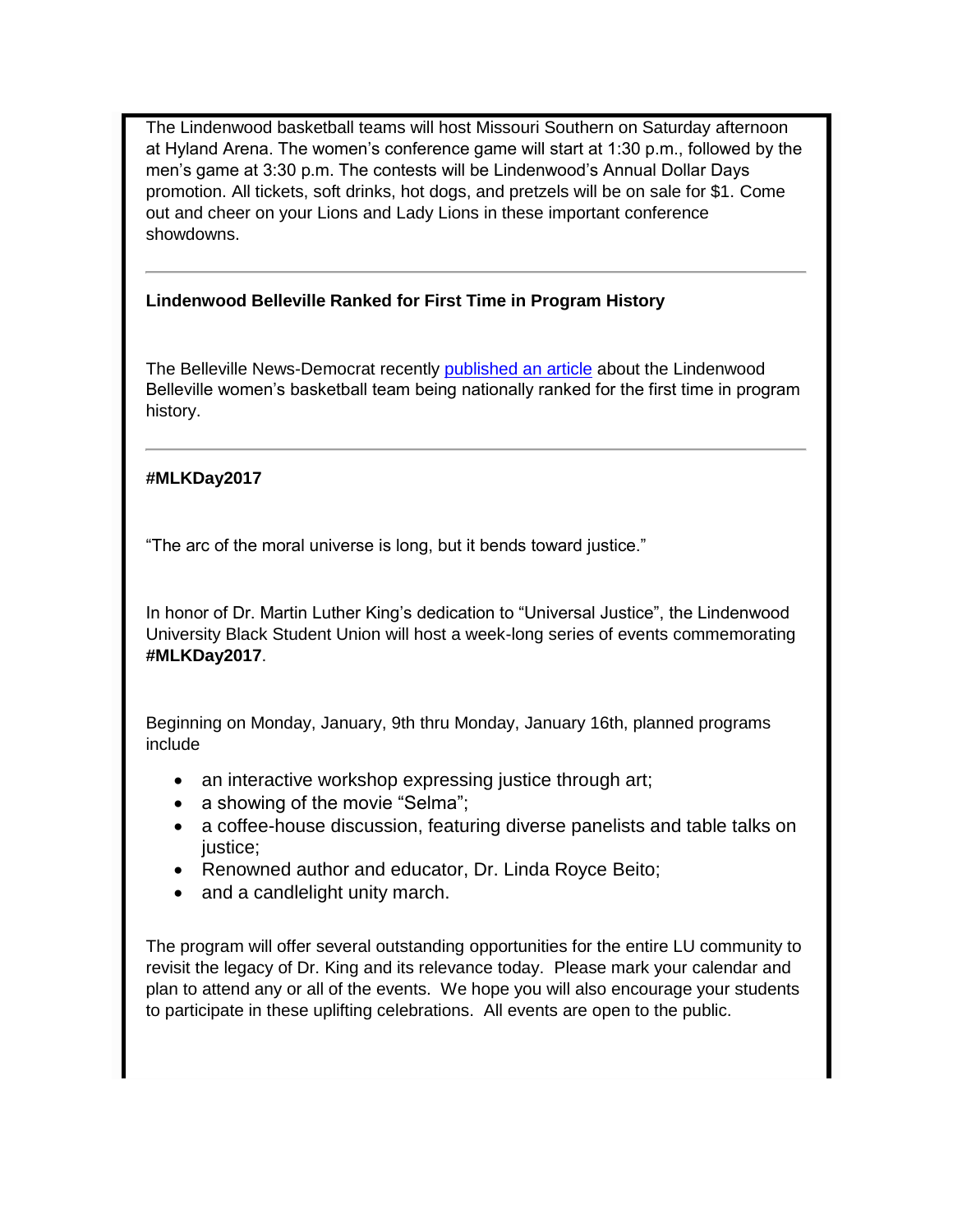"The arc of the moral universe is long, but it bends toward justice."

- Martin Luther King Jr.

# #MLKDay2017

Monday, Jan 9 Tuesday, Jan 10 Thursday, Jan 12 Monday, Jan 16

The Art of Justice "Selma" Wednesday, Jan 11 The "Us" in Justice Dr. Linda Beito **Candlelight Unity** 

7:00 p.m. 7:00 p.m. 7:00 p.m. 7:00 p.m. 4:00 p.m.

**Evans 3020 YAUD VIP Room** A-B Leadership Room Spellmann parking lot

Presented by the Black Student Union

**LINDENWOOD** LIKE NO OTHER

#### **Finals Week/Winter Break Schedules**

[Dining Winter Break Schedule \(STC\)](http://felix.lindenwood.edu/newsletter/2016_12/diningwinterbreakhours.pdf)

[Evans Commons Finals Week Schedule](http://felix.lindenwood.edu/newsletter/2016_12/evansfinalsschedule.pdf)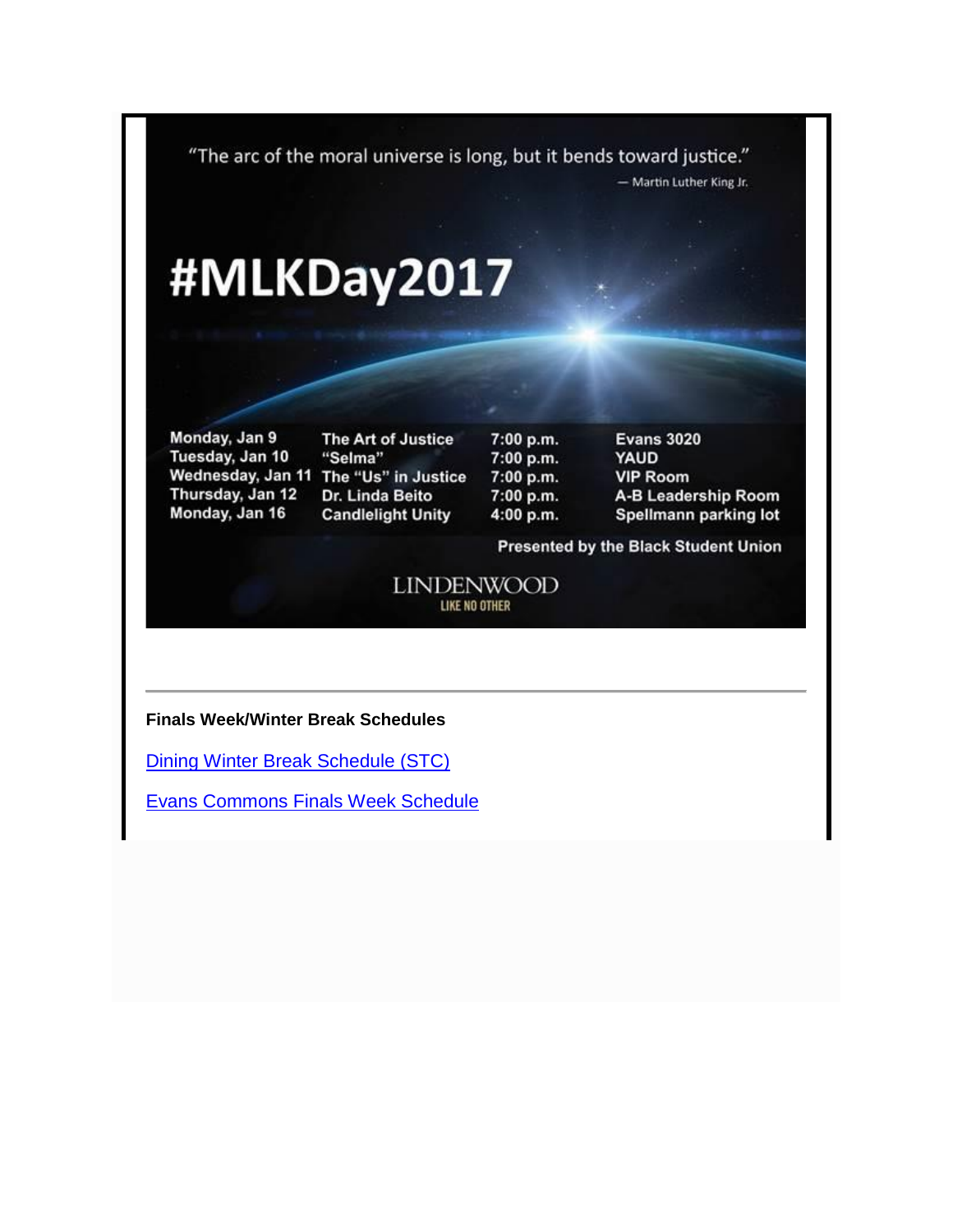### **EVANS COMMONS WINTER BREAK HOURS**

(Dec. 12-Jan. 8)

**Evans Commons Dining Hall** Monday, Dec. 12 - Monday, Dec. 19 Brunch: 11 a.m. - 1 p.m. Dinner: 4:30 p.m. - 6:30 p.m.

Tuesday, Dec. 20 - Monday, Dec. 26 **CLOSED** 

Tuesday, Dec. 27 - Saturday, Jan. 7 Brunch: 11 a.m. - 1 p.m. Dinner: 4:30 p.m. - 6:30 p.m.

Sunday, Jan. 8 Brunch: 11 a.m. - 1 p.m. Dinner: 4:30 p.m. - 8:30 p.m.

**Residential Life & Student Involvement** Weekdays: S a.m. - 5 p.m. **'CLOSED DEC. 23-JAN. 2** 

**Student Health Center CLOSED** 

**Rec Center, Track, & Laundry Room** Monday, Dec. 12 - Friday, Jan 6\* Weekdays: 7 a.m. - 7 p.m. Weekends: 10 a.m. - 7 p.m. \*CLOSED DEC. 23-JAN. 2

Saturday, Jan. 7 & Sunday, Jan. 8 9 a.m. - 10 p.m.

**Mailroom** Weekdays: 8 a.m. - 5 p.m. Saturdays: 9 a.m. - 12 p.m. **Sundays: CLOSED** \*CLOSED DEC. 23-JAN. 2

**Counseling Center** Monday, Dec. 12 - Friday, Dec. 16 8 a.m. - 5 p.m.

Monday, Dec. 19 - Monday, Jan. 2 **CLOSED** 

Tuesday, Jan. 3 - Friday, Jan. 6 8 a.m. - 5 p.m.

# BUTLER LIBRARY **WINTER BREAK HOURS** Saturday Dec. 10 - Sunday Jan. 8

Saturday Sunday Monday - Thursday Friday Friday Dec. 23 - Monday Jan. 2 Tuesday Jan. 3 Monday Jan. 9

 $10 a.m. - 3 p.m.$  $1 p.m. - 5 p.m.$ 7:30 a.m. - 8 p.m. 7:30 a.m. - 5 p.m. **CLOSED Resume Winter Break Hours** Resume Regular Semester Hours